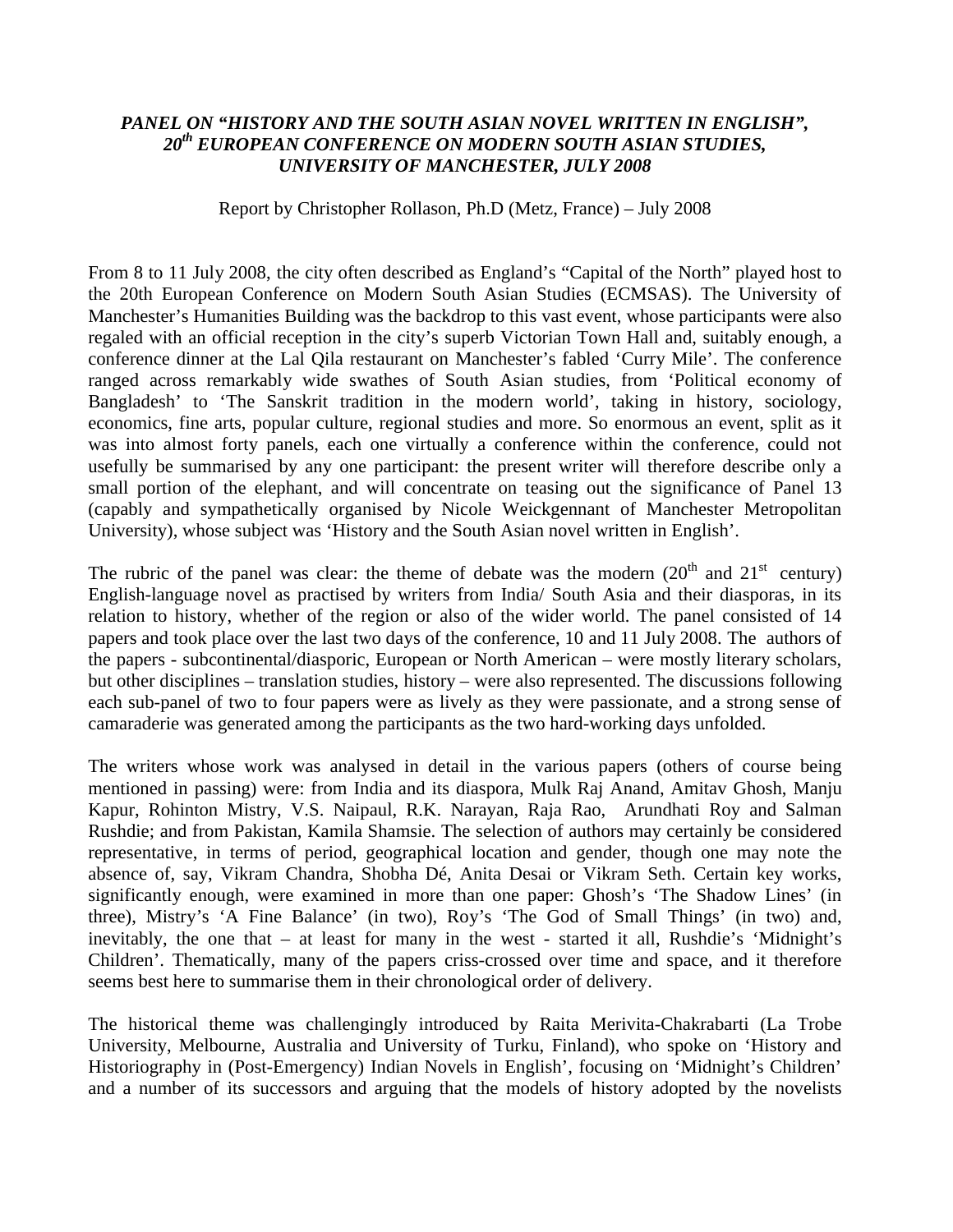concerned tend to subvert and question the domimant notions of historiography emanating from the West, notably the idea of linear progress. This orientation was echoed by Susmita Roye (University of Bristol, England), whose paper ('Salvaging the "Past" from "History" and Etching it into "His Story": Stories of Rushdie's Saleem and Ghosh's Tridib"), explored the tension in 'Midnight's Children' and 'The Shadow Lines' between the canonic events of the official history of South Asia and the more personalised, incomplete but intensively lived experiences of the protagonists. Still exploring Rushdie, Jenni Ramone (Newman University College, Birmingham), in 'Happy Endings: Rushdie's History of Kashmir') examined a more localised strand of South Asian history – in, once again, 'Midnight's Children' and also in Rushdie's more recent 'Shalimar the Clown'- showing how those two novels foreground Kashmir as a metonym for both communal politics and a threatened subcontinental tradition of diversity.

Next, moving out into a wider area of comparative studies, John Schwetman (University of Minnesota – Duluth, USA) offered, in 'Prejudicial Encounters: Race, Caste and Extrajudicial Killings in Arundhati Roy's "The God of Small Things" and William Faulkner's "Light in August"', a side-by-side analysis of Roy's Booker-winning novel and Faulkner's US classic, showing how both narratives, albeit written by non-subalterns, dramatise the plight of the subaltern (Dalit and African-American) in societies (Kerala and the American South) where an allegedly compassionate Christianity is a major component of the dominant order. Also concerned with India's interaction with the wider world was the paper by Kumar Parag (University of Allahabad), 'Exile, Alienation and Identity Crisis in V.S. Naipaul's "Half A Life"', in which, tracing the odyssey of Naipaul's failed-writer protagonist Willie Chandan from India to England to Mozambique, he read the Nobel laureate's novel as emblematic of a fractured and hybridated postcolonial identity.

The Dalit/subaltern theme was again highlighted in the next two papers. Rajeshwar Mittapalli (Kakatiya University, Warangal, India), in 'Subaltern Subjectivity and Resistance: Dalit Social History in Postcolonial Indian Fiction in English', showed how the official narrative of statesponsored Dalit emancipation is challenged and exposed in the pages of three novels by non-Dalits – 'The God of Small Things' (again), Mulk Raj Anand's 'The Road', and Rohinton Mistry's 'A Fine Balance'. The last-named novel was taken up in more detail in the contribution of the panel organiser Nicole Weickgenannt (Manchester Metropolitan University), 'Rohinton Mistry's "A Fine Balance": Dalits, Subaltern History and the Emergency', in which she read Mistry's novel as a narrative of both Indira Gandhi's Emergency and of an alternative history foregrounding the marginalised community of Dalits. The notion of alternative historiography received further support from the following paper, 'Scripting the Unwritten: "Little History" in Indian Fiction', by Meenakshi Bharat (Sri Venkateswara College, University of Delhi, India), which, drawing on Jean-François Lyotard's celebrated postmodernist critique of "grand narratives", focused on how a number of postcolonial novels, especially Ghosh's "The Shadow Lines", choose to home in, not on the "big" events of Independence and Partition, but on "lesser" moments such as the 1963-1964 Calcutta/Dhaka riots described by Ghosh, thus questioning the dominant official narratives of South Asian history.

The subaltern theme recurred in a different context, indeed being returned to its origins (it was first used in its modern sense as a military metaphor by the Italian philosopher Antonio Gramsci) in the contribution by Talat Ahmed, a historian from the University of Leeds (England), 'Sepoys and World War One: A subaltern perspective'. Eloquently testifying in her paper to the value of